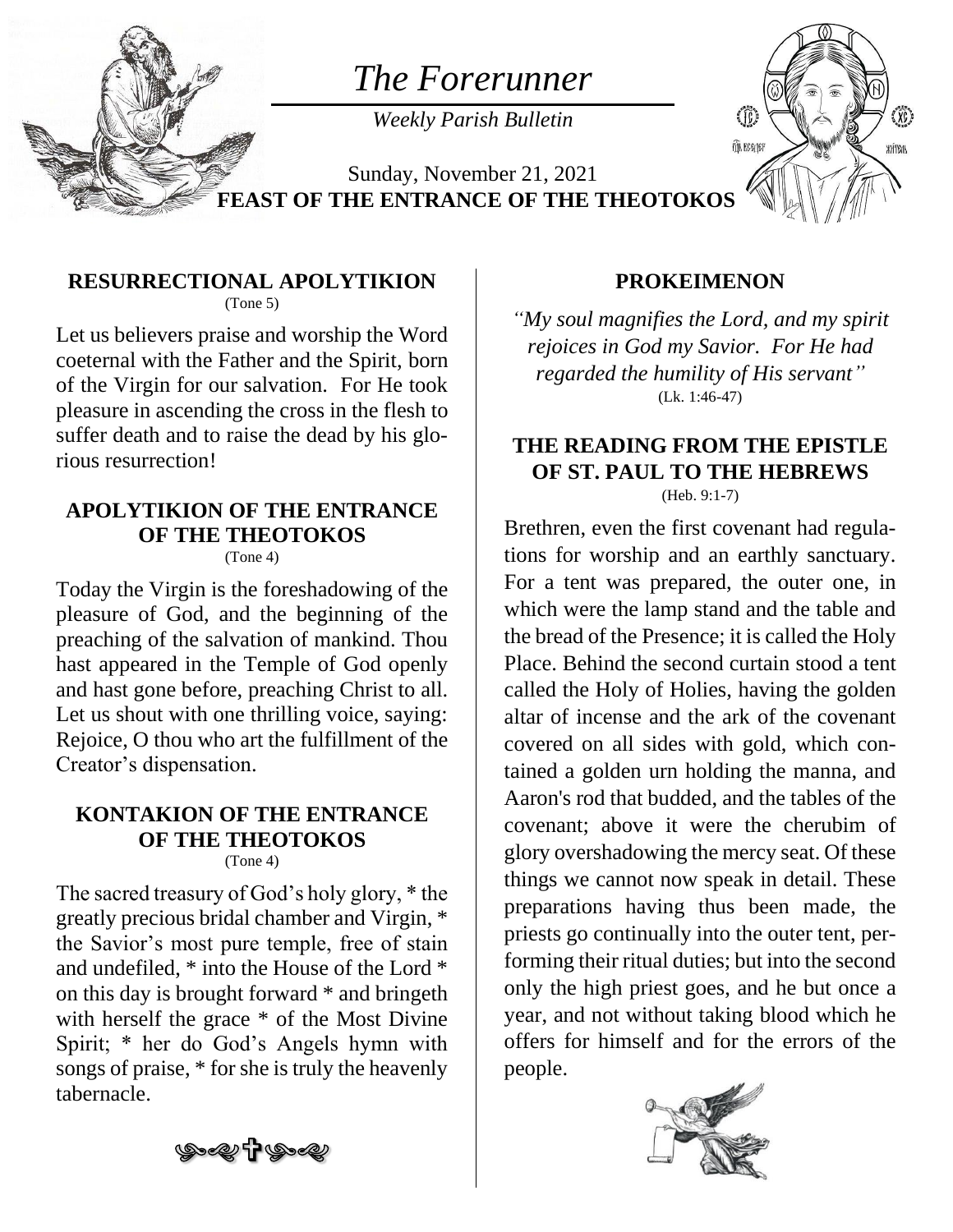### **THE READING FROM THE HOLY GOSPEL ACCORDING TO ST. LUKE**

(Luk. 10:38-42; 11:27-28)

At that time, Jesus entered a certain village; and a woman named Martha received Him into her house. And she had a sister called Mary, who sat at the Lord's feet and listened to His teaching. But Martha was distracted with much serving; and she went to Him and said, "Lord, dost Thou not care that my sister has left me to serve alone? Tell her then to help me." But the Lord answered her, "Martha, Martha, you are anxious and troubled about many things; one thing is needful. Mary has chosen the good portion, which shall not be taken away from her." As He said this, a woman in the crowd raised her voice and said to Him, "Blessed is the womb that bore Thee, and the breasts that Thou didst suck!" But He said, "Blessed rather are those who hear the word of God and keep it!"

#### **MEGALYNARION OF THE ENTRANCE OF THE THEOTOKOS** (Tone 4)

*The Angels beholding the entrance of the allpure one were overtaken by surprise; how had the Virgin entered into the Holy of Holies?*

Since you are a living temple of God, O Theotokos, no impure hand shall touch you. But the lips of believers, let them ceaselessly laud you, crying unto you joyfully with the voice of the angels: Verily, O undefiled Virgin, you are more exalted than all creatures.

### **A MESSAGE FROM THE PRIEST**

*By: Fr. Michael Gillis*

In the letters of Sts. Barsanuphius and John,

there is an interesting exchange between a young zealous monk and St. John (letters 503 - 570). In the first letter we find out that the young monk is upset with his spiritual father, who was also his cellmate, because he eats and sleeps too much. Apparently the spiritual father was eating three times a day, instead of once a day as was usual among desert monks. In addition, when the young monk would wake the older monk while saying his early morning prayers, the older monk would say, "Giving rest to one's neighbour is a great virtue…" This young monk felt like the possibility of his spiritual growth was thwarted by the apparent laziness of his spiritual father.

St. John's response is surprising. He first says that each person must eat what he needs, even if this means eating three times a day. And as far as sleep goes, St. John points out that there are two kinds of sleepiness: the sleepiness that comes from bodily weakness (referring probably to the spiritual father) and the sleepiness that comes from over-eating, leading to temptation to fornication (referring probably to the young monk).

Further, St. John points out that even if one does eat only once a day, but he eats without discernment, then such ascesis is of no benefit. "Without discernment" is a bit of a technical term. It means to do something, anything, without understanding how what you are doing is helping (or hindering) your relationship with God and with the people around you. Discernment is key to almost everything in the spiritual life. And the beginning of discernment is to realize that we are really bad at it.

One saying of the Desert Fathers is, "He who is his own spiritual father has a fool for a spiritual father." And when we do have someone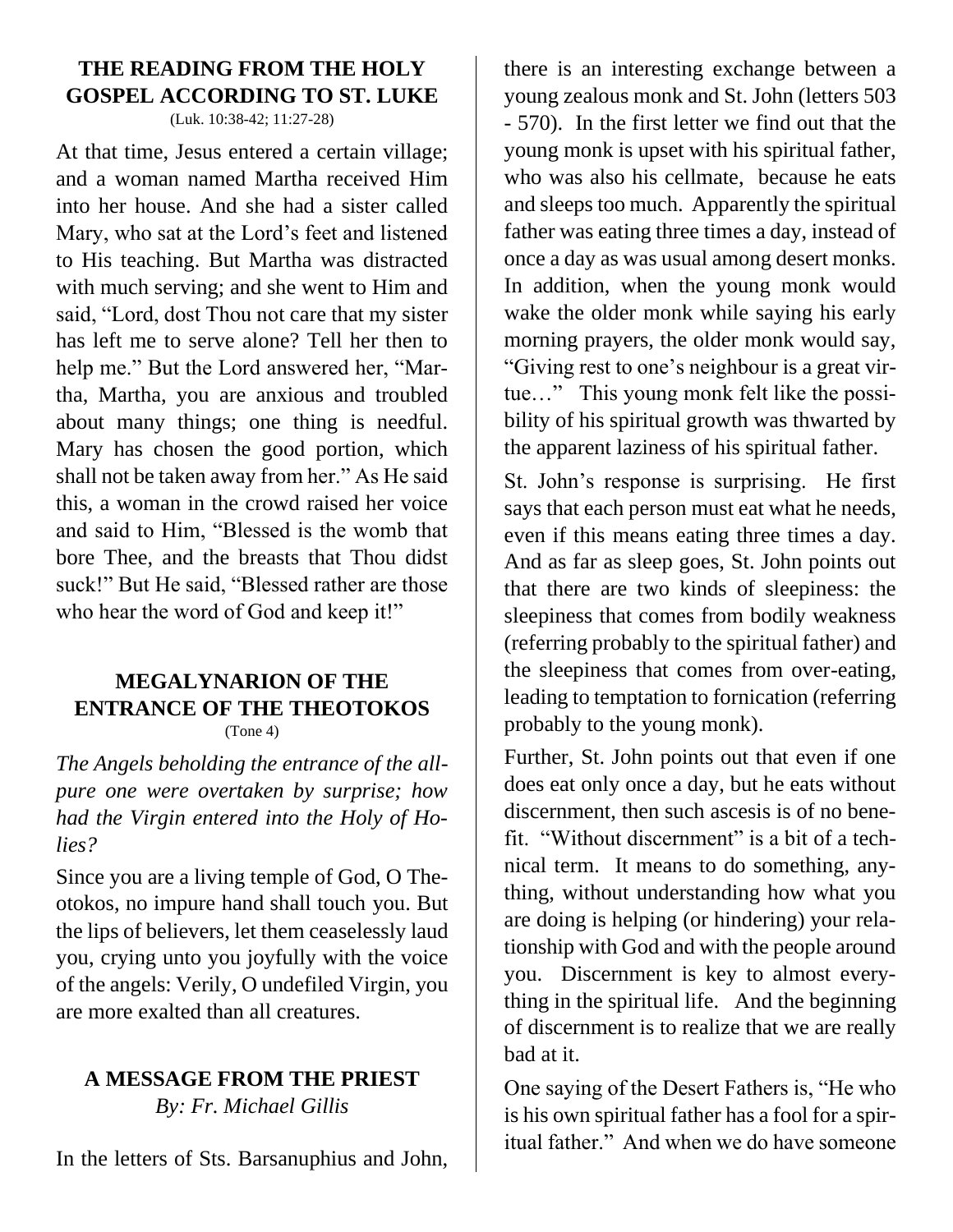else as a spiritual father or mother, we gain no benefit if we are continually second guessing them. Ironically, in our foolishness, we think we are discerning, but we are really just puffed up with pride and don't realize it. In the following letters, we find out that this younger monk's real problems lay in his anger—often the underlying fuel for lustful thoughts. And anger often finds it's ground in a "pretence to rights." That is, we think we deserve something else, something bigger, better, easier, more spiritual, more important, more interesting, more this, less that. We think we have a right to be treated better, recognized, thanked and respected. And when our rights are ignored, we become angry.

This anger, however, is often hidden, we are too proud to be honest. That is, we would be ashamed if others knew, even our spiritual father or mother, that we are not as humble as we want them to think we are. The inner anger and frustration then bursts out in unexpected places, often in thoughts of fornication. But there is a way forward.

St. John writes to this young monk that he must talk to his spiritual father "without turmoil [in his heart], but with humility and discernment. Until he is able to do this, St. John gives this young monk a process by which he can acquire humility and discernment. He tells the young monk that he is to do his best, "and no more."

Those words, "and no more," are the secret to the first steps in acquiring humility and discernment. Here's the problem: We so often set ourselves up for failure by thinking our best must mean that we should do what someone else, probably a saint, is doing or has done. And so, without discernment, we force ourselves to complete a rigorous prayer rule or fasting discipline, or to sleep very little, or attend copious church services, or to volunteer at every opportunity—all without discernment, often motivated by a pride that thinks that all we have to do is force ourselves and we will attain the spiritual heights others seem to have attained.

How do we know if our asceticism is without discernment? Like this young monk, we start to judge the weakness of others. Judging others is a sure sign that our own asceticism may be without benefit. Or we find that trying harder only makes us more angry and fills our minds with turmoil so that we are too embarrassed or seem somehow unable to talk to our spiritual father or mother about it. When we find ourselves in this spot, I think the advice of St. John is very helpful. We must do our best, and no more. And we must accept that our best may be much less than we think it should be. This will be the beginning of the humility which will bring discernment.

#### **PARISH ANNOUNCEMENTS**

If you wish to announce something on The Forerunner, please e-mail Elias Neto at [neto.elias@aol.com](mailto:neto.elias@aol.com) by Thursday

- The Fraser Valley Orthodox Youth Group every Thursday from 7:00 pm to 9:00 pm at 2051 Windsor Street, Abbotsford. For questions, please contact Chris Hawthorne at: *[fraservalleyorthodoxyouth@gmail.com](mailto:fraservalleyorthodoxyouth@gmail.com)* Masks are mandatory for those attending, including youth leaders.
- The Nativity Fast has already begun. We fast to enter into the longing of all mankind for the coming of the Saviour.
- Orthodox Christianity 101: On November 20 at 12:00 pm we started our 5-week catechumen classes. We will discuss what Orthodox Christians believe and do, and why